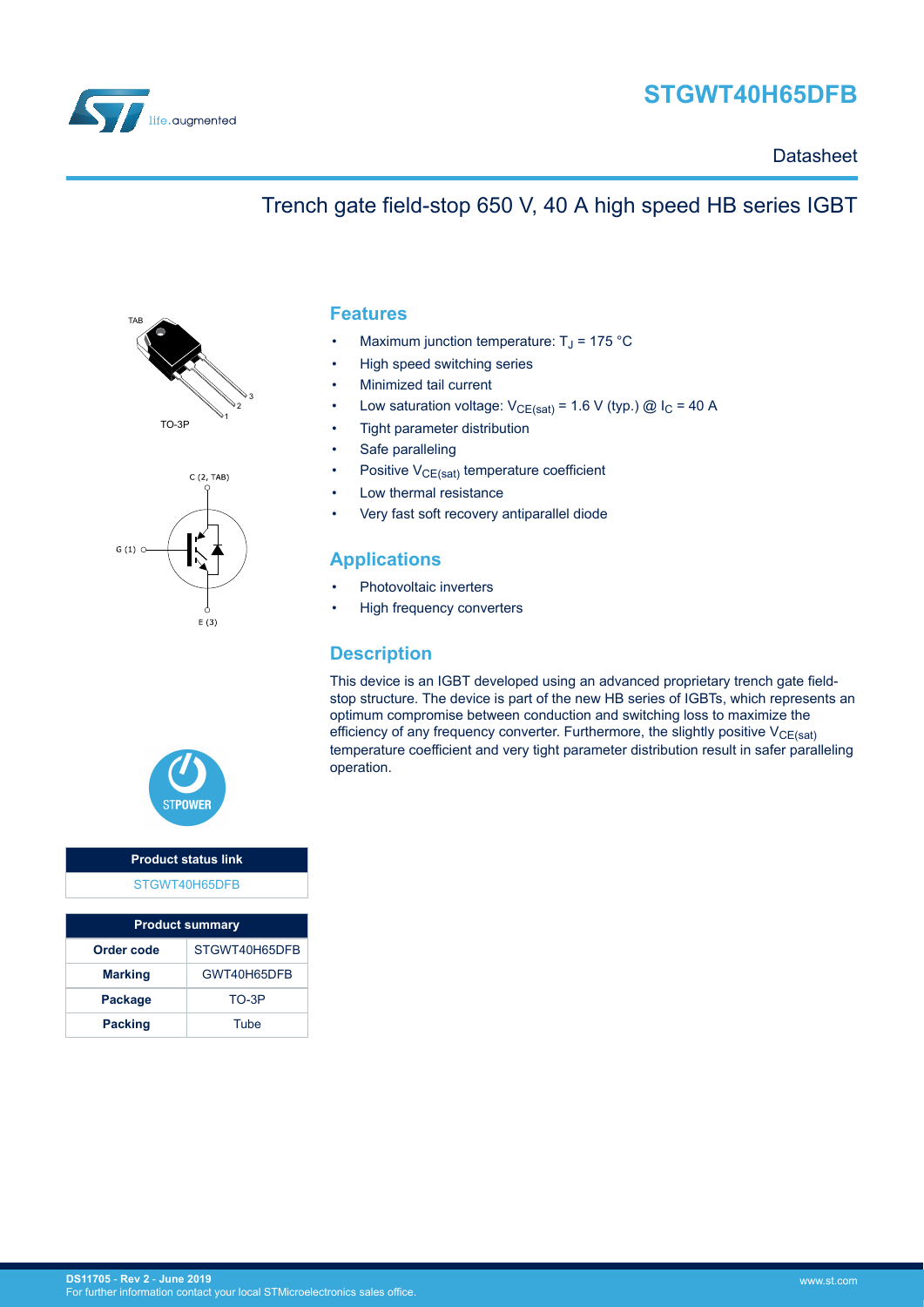# <span id="page-1-0"></span>**1 Electrical ratings**

| <b>Symbol</b>          | <b>Parameter</b>                               | <b>Value</b> | <b>Unit</b> |
|------------------------|------------------------------------------------|--------------|-------------|
| <b>V<sub>CES</sub></b> | Collector-emitter voltage ( $V_{GF} = 0 V$ )   | 650          | $\vee$      |
|                        | Continuous collector current at $T_C = 25 °C$  | 80           |             |
| $I_{\rm C}$            | Continuous collector current at $T_c$ = 100 °C | 40           | A           |
| $I_{CP}$ $(1)$         | Pulsed collector current                       | 160          | A           |
| V <sub>GE</sub>        | Gate-emitter voltage                           | ±20          | $\vee$      |
|                        | Transient gate-emitter voltage                 | ±30          |             |
|                        | Continuous forward current at $T_C = 25 °C$    | 80           | A           |
| ΙF                     | Continuous forward current at $T_C$ = 100 °C   | 40           |             |
| $I_{FP}$ (1)           | Pulsed forward current                         | 160          | A           |
| $P_{TOT}$              | Total power dissipation at $T_C = 25$ °C       | 283          | W           |
| $T_{\mathrm{STG}}$     | Storage temperature range                      | $-55$ to 150 | $^{\circ}C$ |
| $T_{\sf J}$            | Operating junction temperature range           | $-55$ to 175 |             |

#### **Table 1. Absolute maximum ratings**

*1. Pulse width limited by maximum junction temperature.*

#### **Table 2. Thermal data**

| <b>Symbol</b> | <b>Parameter</b>                       |      | <b>Unit</b> |
|---------------|----------------------------------------|------|-------------|
| $R_{thJC}$    | Thermal resistance junction-case IGBT  | 0.53 |             |
| $R_{thJC}$    | Thermal resistance junction-case diode | 1.14 | °C/W        |
| $R_{th,JA}$   | Thermal resistance junction-ambient    | 50   |             |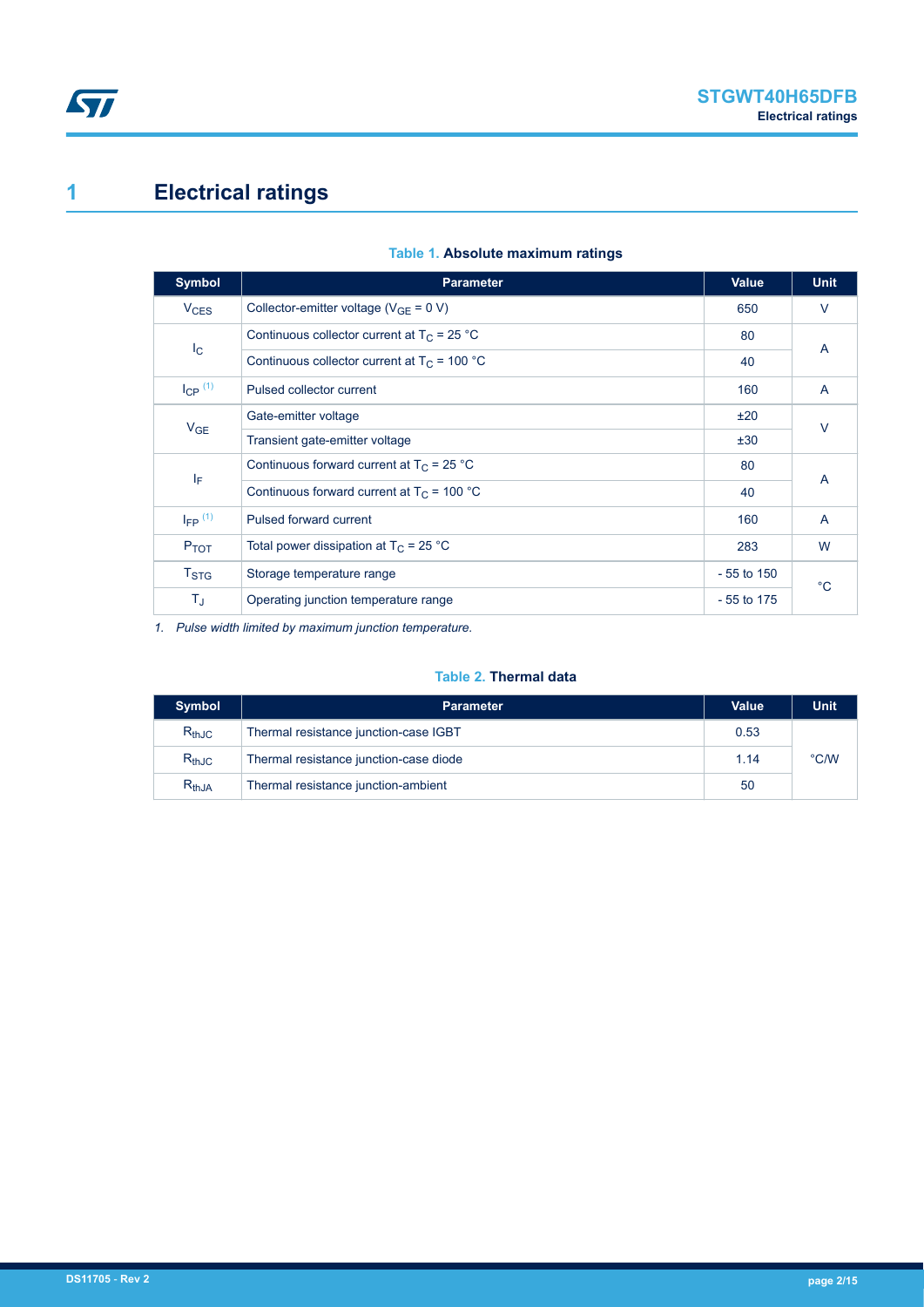### <span id="page-2-0"></span>**2 Electrical characteristics**

 $T_C$  = 25 °C unless otherwise specified

| <b>Symbol</b>    | <b>Parameter</b>                        | <b>Test conditions</b>                                          | Min. | Typ. | Max. | <b>Unit</b> |
|------------------|-----------------------------------------|-----------------------------------------------------------------|------|------|------|-------------|
| $V_{(BR)CES}$    | Collector-emitter<br>breakdown voltage  | $V_{GF} = 0 V, I_{C} = 2 mA$                                    | 650  |      |      | $\vee$      |
|                  |                                         | $V_{GF}$ = 15 V, I <sub>C</sub> = 40 A                          |      | 1.6  | 2    | $\vee$      |
| $V_{CE(sat)}$    | Collector-emitter<br>saturation voltage | $V_{GE}$ = 15 V, $I_C$ = 40 A,<br>$T_{\rm d}$ = 125 °C          |      | 1.7  |      |             |
|                  |                                         | $V_{GF}$ = 15 V, I <sub>C</sub> = 40 A,<br>$T_{\rm d}$ = 175 °C |      | 1.8  |      |             |
|                  | Forward on-voltage                      | $I_F = 40 A$                                                    |      | 1.7  | 2.45 | $\vee$      |
| $V_F$            |                                         | $I_F = 40 A$ , T <sub>J</sub> = 125 °C                          |      | 1.4  |      |             |
|                  |                                         | $I_F = 40 A$ , T <sub>J</sub> = 175 °C                          |      | 1.3  |      |             |
| $V_{GE(th)}$     | Gate threshold voltage                  | $V_{CF} = V_{GF}$ , $I_C = 1$ mA                                | 5    | 6    | 7    | $\vee$      |
| lc <sub>ES</sub> | Collector cut-off current               | $V_{GF} = 0 V$ , $V_{CF} = 650 V$                               |      |      | 25   | μA          |
| $I_{\text{GES}}$ | Gate-emitter leakage<br>current         | $V_{CF} = 0 V$ , $V_{GF} = \pm 20 V$                            |      |      | ±250 | nA          |

#### **Table 3. Static characteristics**

#### **Table 4. Dynamic characteristics**

| <b>Symbol</b>    | <b>Parameter</b>                | <b>Test conditions</b>                                                                                               | Min.                     | Typ. | Max.                     | Unit |
|------------------|---------------------------------|----------------------------------------------------------------------------------------------------------------------|--------------------------|------|--------------------------|------|
| $C_{\text{ies}}$ | Input capacitance               | $V_{\text{CE}}$ = 25 V, f = 1 MHz, $V_{\text{GE}}$ = 0 V                                                             |                          | 5412 |                          |      |
| C <sub>oes</sub> | Output capacitance              |                                                                                                                      | ٠                        | 198  | $\overline{\phantom{a}}$ | pF   |
| C <sub>res</sub> | Reverse transfer<br>capacitance |                                                                                                                      | $\overline{\phantom{a}}$ | 107  | $\overline{\phantom{a}}$ |      |
| $Q_g$            | Total gate charge               | $V_{CC}$ = 520 V, I <sub>C</sub> = 40 A, V <sub>GE</sub> = 0<br>to 15 V (see Figure 29. Gate<br>charge test circuit) | $\overline{\phantom{0}}$ | 210  | $\overline{\phantom{0}}$ |      |
| $Q_{ge}$         | Gate-emitter charge             |                                                                                                                      |                          | 39   | ٠                        | nC   |
| $Q_{gc}$         | Gate-collector charge           |                                                                                                                      | $\overline{\phantom{0}}$ | 82   | $\overline{\phantom{a}}$ |      |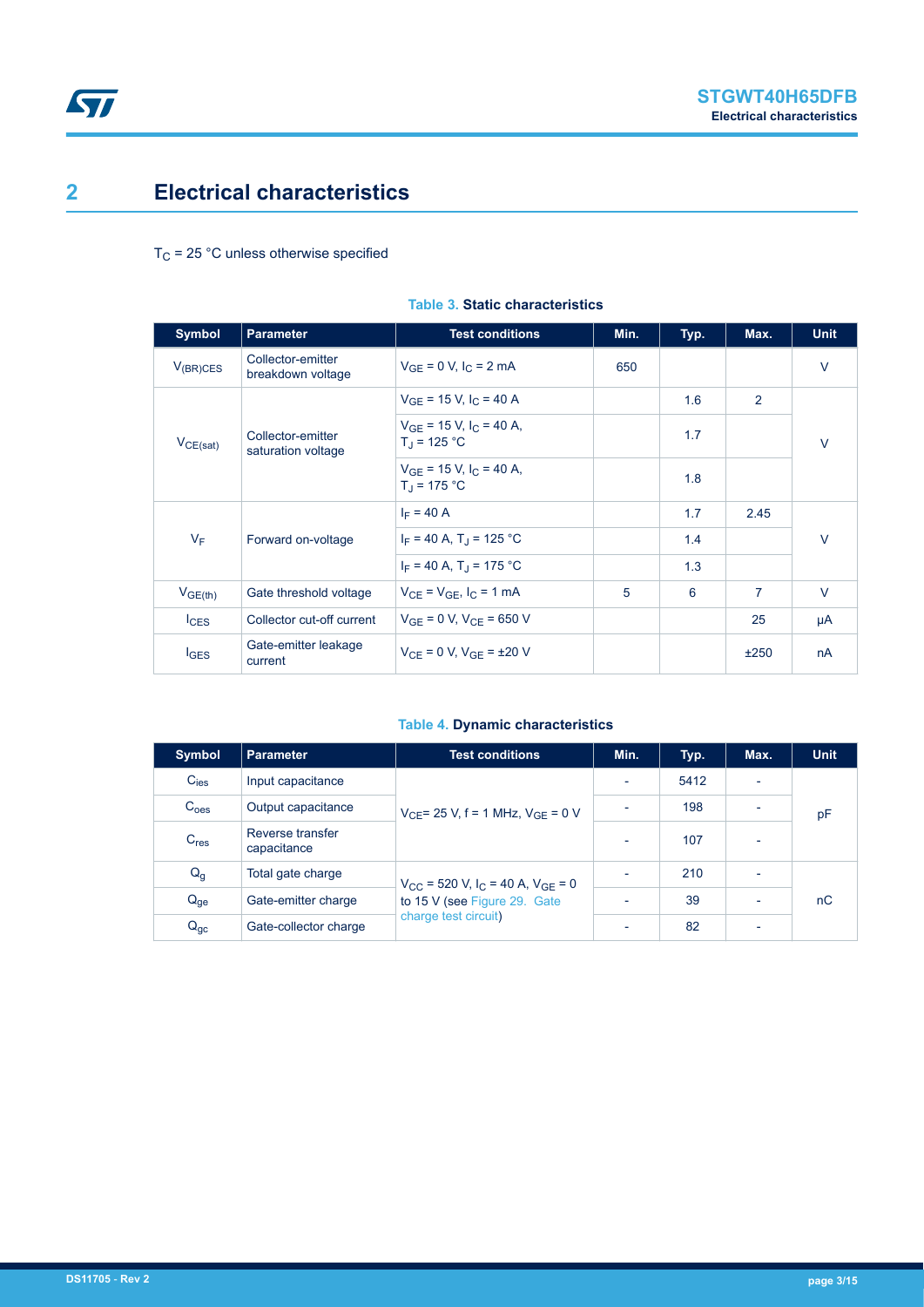<span id="page-3-0"></span>

| <b>Symbol</b>            | <b>Parameter</b><br><b>Test conditions</b> |                                                                                                           | Min. | Typ. | Max.                     | <b>Unit</b> |
|--------------------------|--------------------------------------------|-----------------------------------------------------------------------------------------------------------|------|------|--------------------------|-------------|
| $t_{d(on)}$              | Turn-on delay time                         |                                                                                                           |      | 40   | $\overline{\phantom{a}}$ |             |
| $t_{r}$                  | Current rise time                          |                                                                                                           |      | 13   | $\overline{\phantom{0}}$ | ns          |
| $(di/dt)_{on}$           | Turn-on current slope                      |                                                                                                           |      | 2413 |                          | $A/\mu s$   |
| $t_{d(off)}$             | Turn-off-delay time                        | $V_{CE}$ = 400 V, I <sub>C</sub> = 40 A,<br>$V_{GE}$ = 15 V, R <sub>G</sub> = 5 Ω (see                    |      | 142  | $\overline{\phantom{a}}$ |             |
| $t_{\rm f}$              | <b>Current fall time</b>                   | Figure 28. Test circuit for<br>inductive load switching)                                                  |      | 27   | $\overline{\phantom{a}}$ | ns          |
| $E_{on}$ (1)             | Turn-on switching energy                   |                                                                                                           |      | 498  |                          |             |
| $E_{off}$ <sup>(2)</sup> | Turn-off switching energy                  |                                                                                                           |      | 363  |                          | μJ          |
| $E_{\text{ts}}$          | Total switching energy                     |                                                                                                           |      | 861  |                          |             |
| $t_{d(on)}$              | Turn-on delay time                         |                                                                                                           |      | 38   | ٠                        |             |
| $t_{\rm r}$              | Current rise time                          |                                                                                                           |      | 14   | $\overline{\phantom{a}}$ | ns          |
| $(di/dt)_{on}$           | Turn-on current slope                      |                                                                                                           |      | 2186 |                          | $A/\mu s$   |
| $t_{d(off)}$             | Turn-off-delay time                        | $V_{CE}$ = 400 V, I <sub>C</sub> = 40 A,<br>$V_{GE}$ = 15 V, R <sub>G</sub> = 5 Q T <sub>J</sub> = 175 °C |      | 141  | $\overline{\phantom{a}}$ |             |
| $t_{\rm f}$              | <b>Current fall time</b>                   | (see Figure 28. Test circuit for<br>inductive load switching)                                             |      | 61   | $\overline{\phantom{a}}$ | ns          |
| $E_{on}$ $(1)$           | Turn-on switching energy                   |                                                                                                           |      | 1417 |                          |             |
| $E_{off}$ <sup>(2)</sup> | Turn-off switching energy                  |                                                                                                           |      | 764  |                          | μJ          |
| $E_{\text{ts}}$          | Total switching energy                     |                                                                                                           |      | 2181 |                          |             |

**Table 5. IGBT switching characteristics (inductive load)**

*1. Including the reverse recovery of the diode.*

*2. Including the tail of the collector current.*

| <b>Symbol</b>    | <b>Parameter</b>                                                | <b>Test conditions</b>                                                                                                              | Min. | Typ. | Max. | <b>Unit</b>    |
|------------------|-----------------------------------------------------------------|-------------------------------------------------------------------------------------------------------------------------------------|------|------|------|----------------|
| $t_{rr}$         | Reverse recovery time                                           |                                                                                                                                     |      | 62   |      | ns             |
| $Q_{rr}$         | Reverse recovery charge                                         |                                                                                                                                     |      | 99   |      | nC             |
| $I_{\text{rrm}}$ | Reverse recovery current                                        | $I_F$ = 40 A, $V_R$ = 400 V, $V_{GF}$ = 15 V<br>$di/dt = 100$ A/µs (see Figure 28.<br>Test circuit for inductive load<br>switching) |      | 3.3  |      | A              |
| $dl_{rr}/dt$     | Peak rate of fall of<br>reverse recovery current<br>during $th$ |                                                                                                                                     |      | 187  |      | $A/\mu s$      |
| $E_{rr}$         | Reverse recovery energy                                         |                                                                                                                                     |      | 68   |      | μJ             |
| $t_{rr}$         | Reverse recovery time                                           |                                                                                                                                     |      | 310  |      | ns             |
| $Q_{rr}$         | Reverse recovery charge                                         | $I_F = 40$ A, $V_R = 400$ V,                                                                                                        |      | 1550 |      | nC             |
| $I_{\text{rrm}}$ | Reverse recovery current                                        | $V_{GF}$ = 15 V, T <sub>J</sub> = 175 °C di/                                                                                        |      | 10   |      | $\overline{A}$ |
| $dl_{rr}/dt$     | Peak rate of fall of<br>reverse recovery current<br>during $th$ | $dt = 100$ A/µs (see Figure 28.<br>Test circuit for inductive load<br>switching)                                                    |      | 70   |      | $A/\mu s$      |
| $E_{rr}$         | Reverse recovery energy                                         |                                                                                                                                     |      | 674  |      | μJ             |

#### **Table 6. Diode switching characteristics (inductive load)**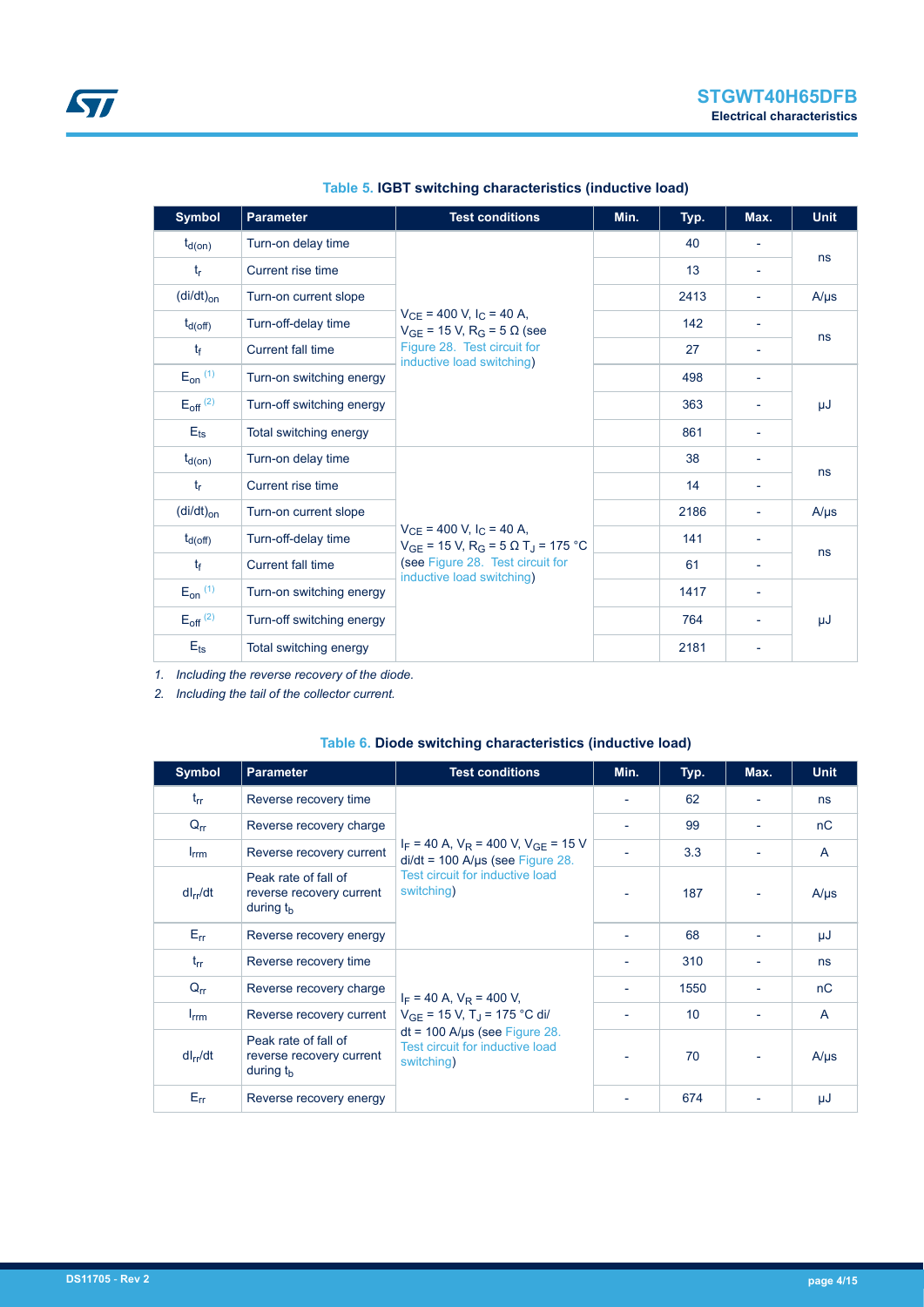### **2.1 Electrical characteristics (curves)**











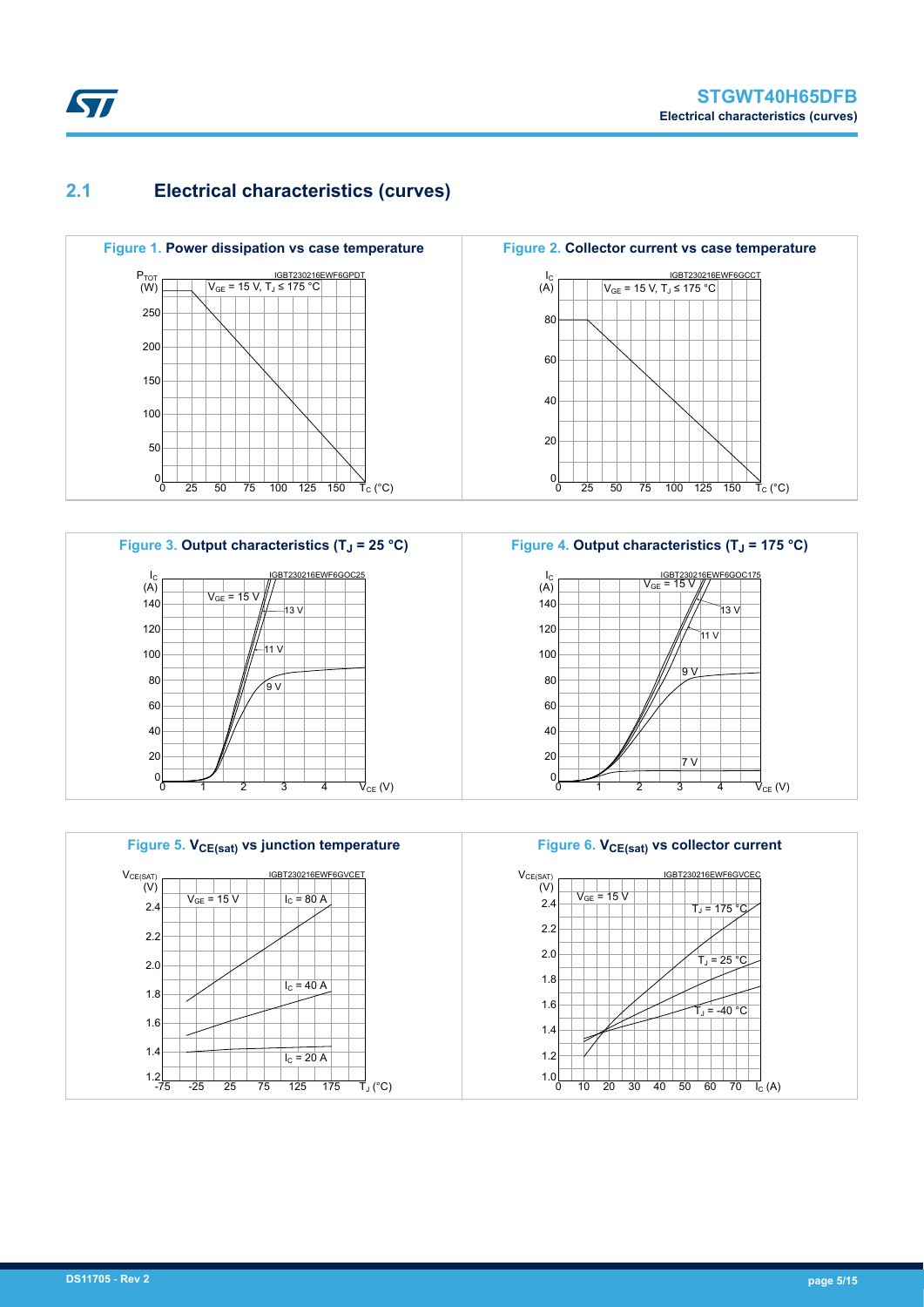









**STI**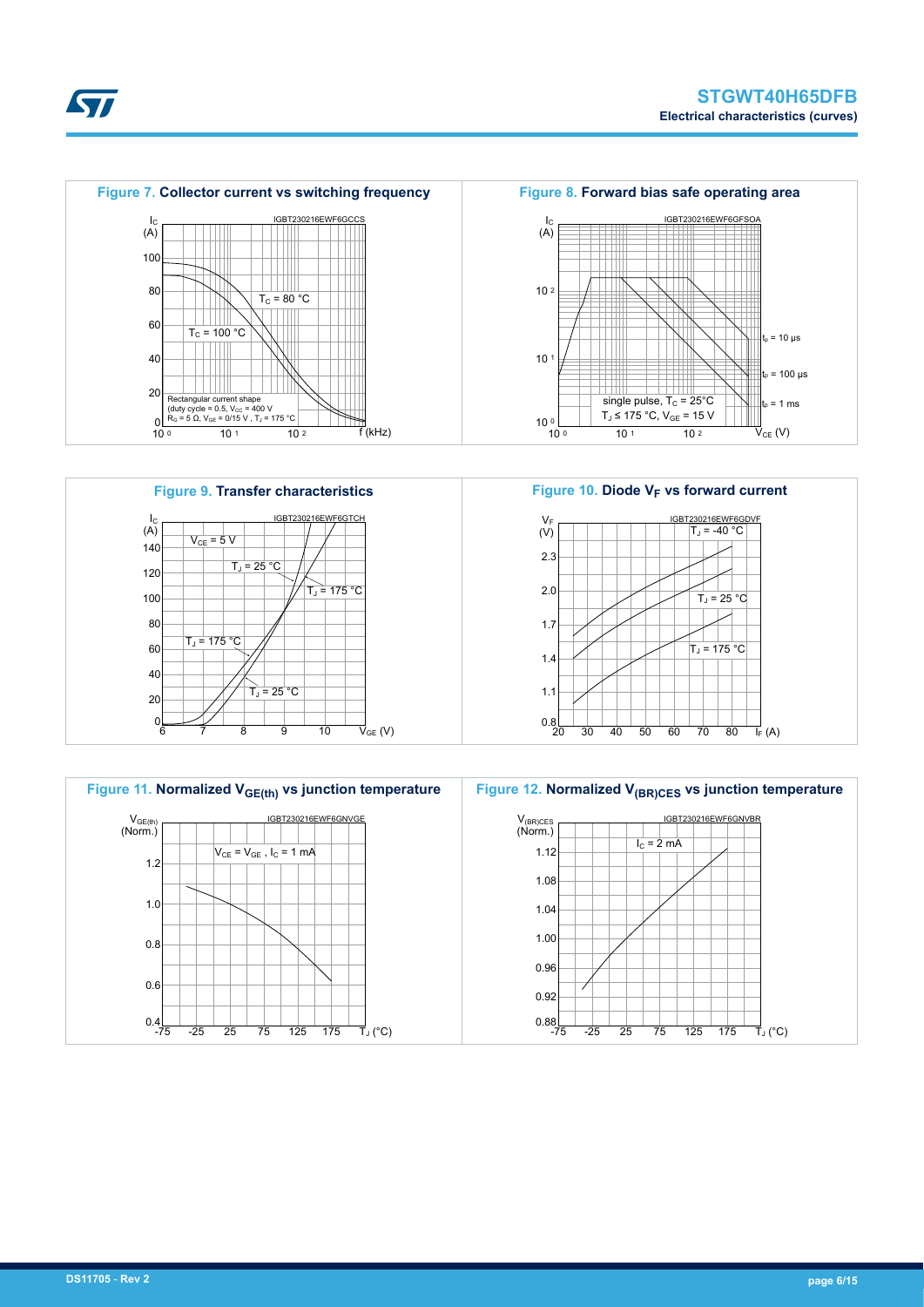



**Figure 16. Switching energy vs gate resistance**





**Kyr**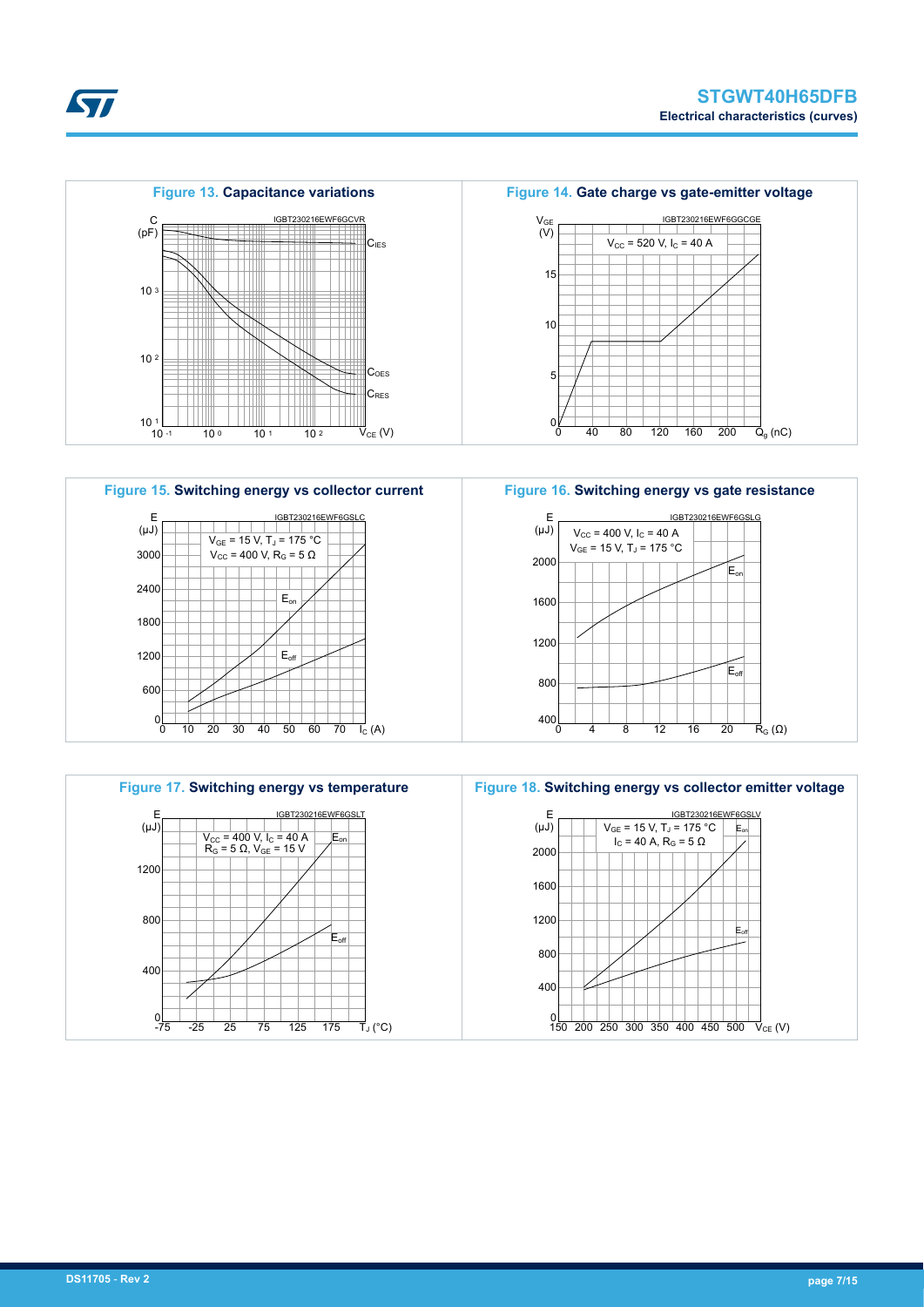





**Kyr**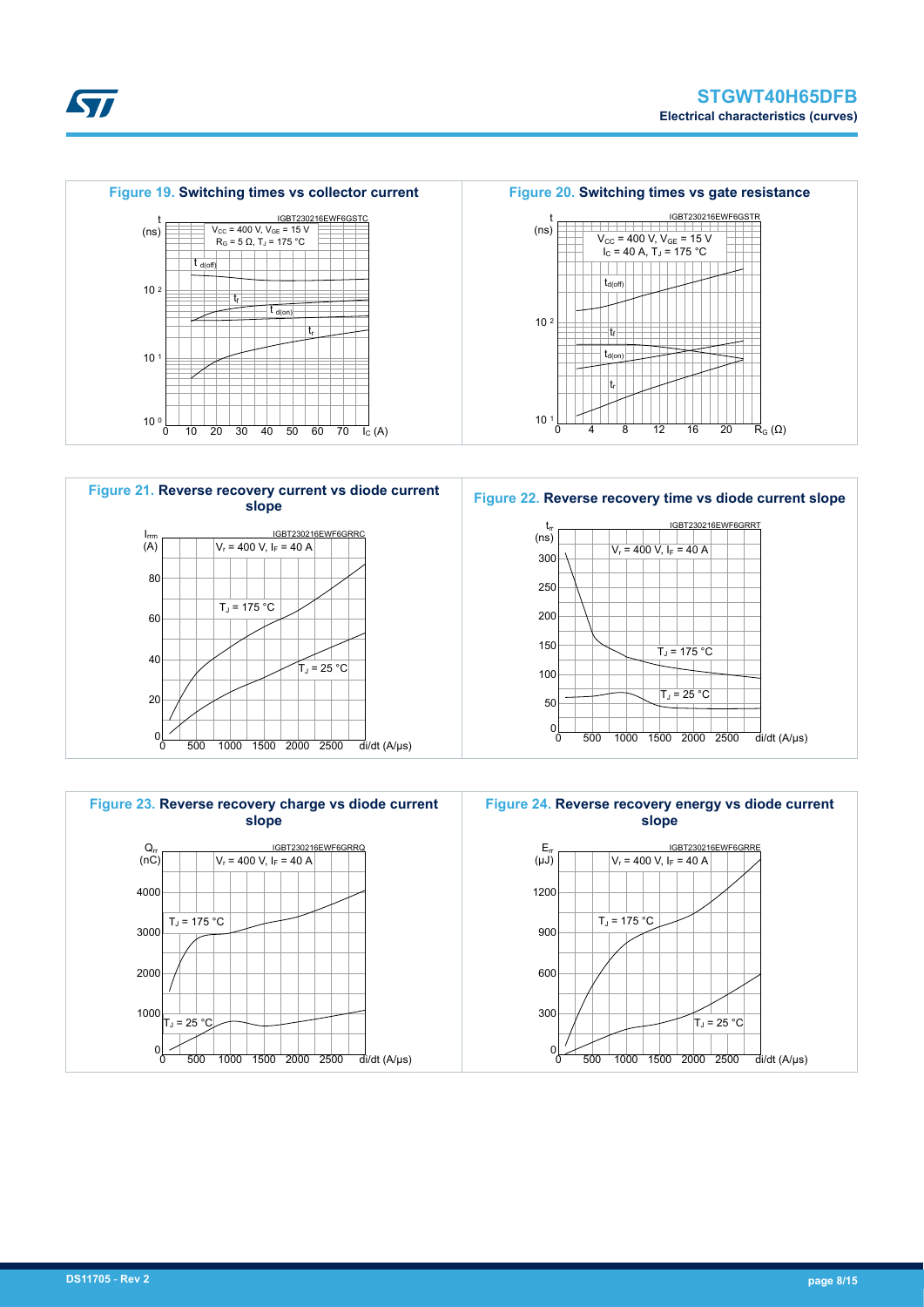



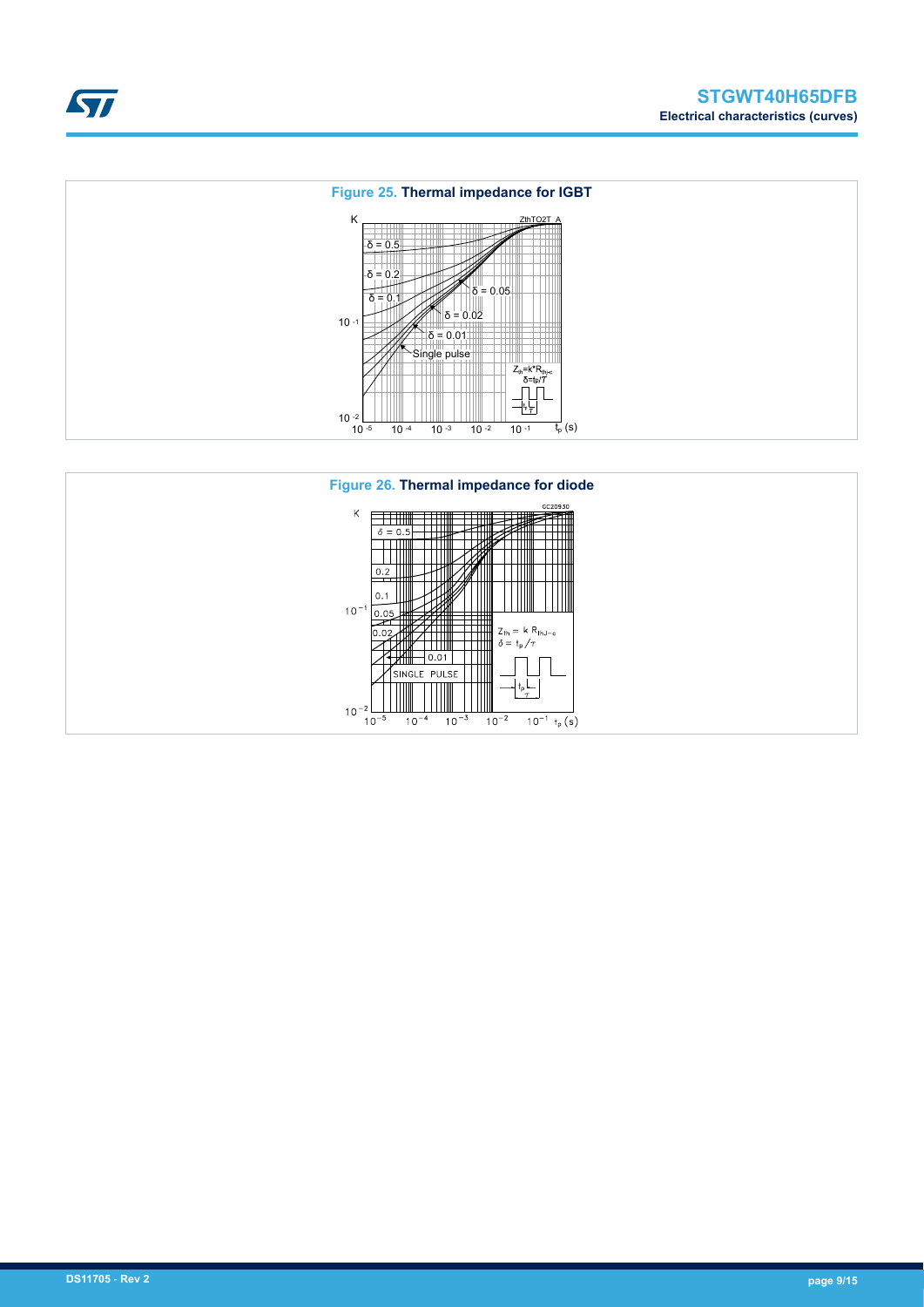<span id="page-9-0"></span>

### **3 Test circuits**



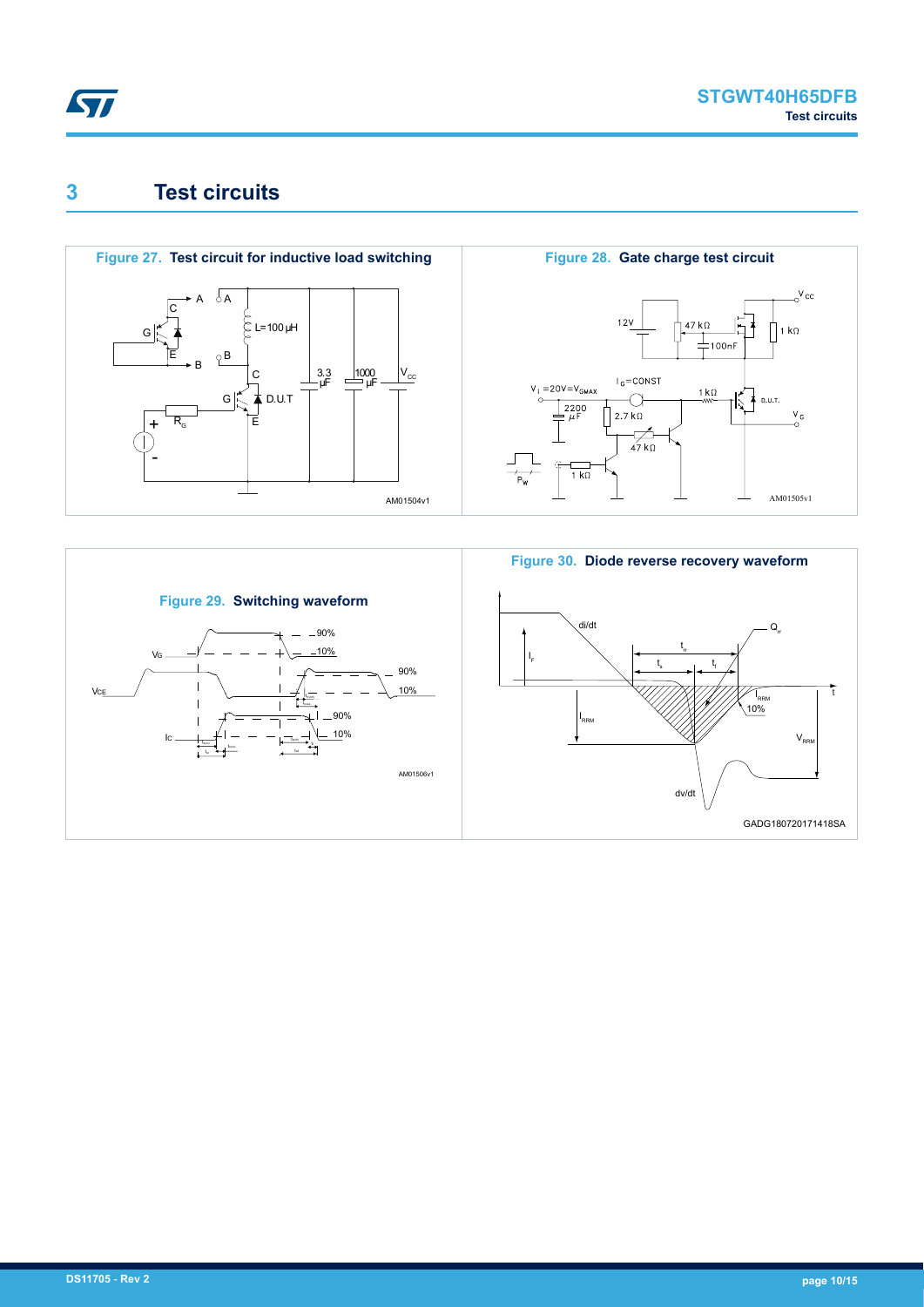### <span id="page-10-0"></span>**4 Package information**

In order to meet environmental requirements, ST offers these devices in different grades of [ECOPACK](https://www.st.com/ecopack) packages, depending on their level of environmental compliance. ECOPACK specifications, grade definitions and product status are available at: [www.st.com.](http://www.st.com) ECOPACK is an ST trademark.

### **4.1 TO-3P package information**



#### **Figure 31. TO-3P package outline**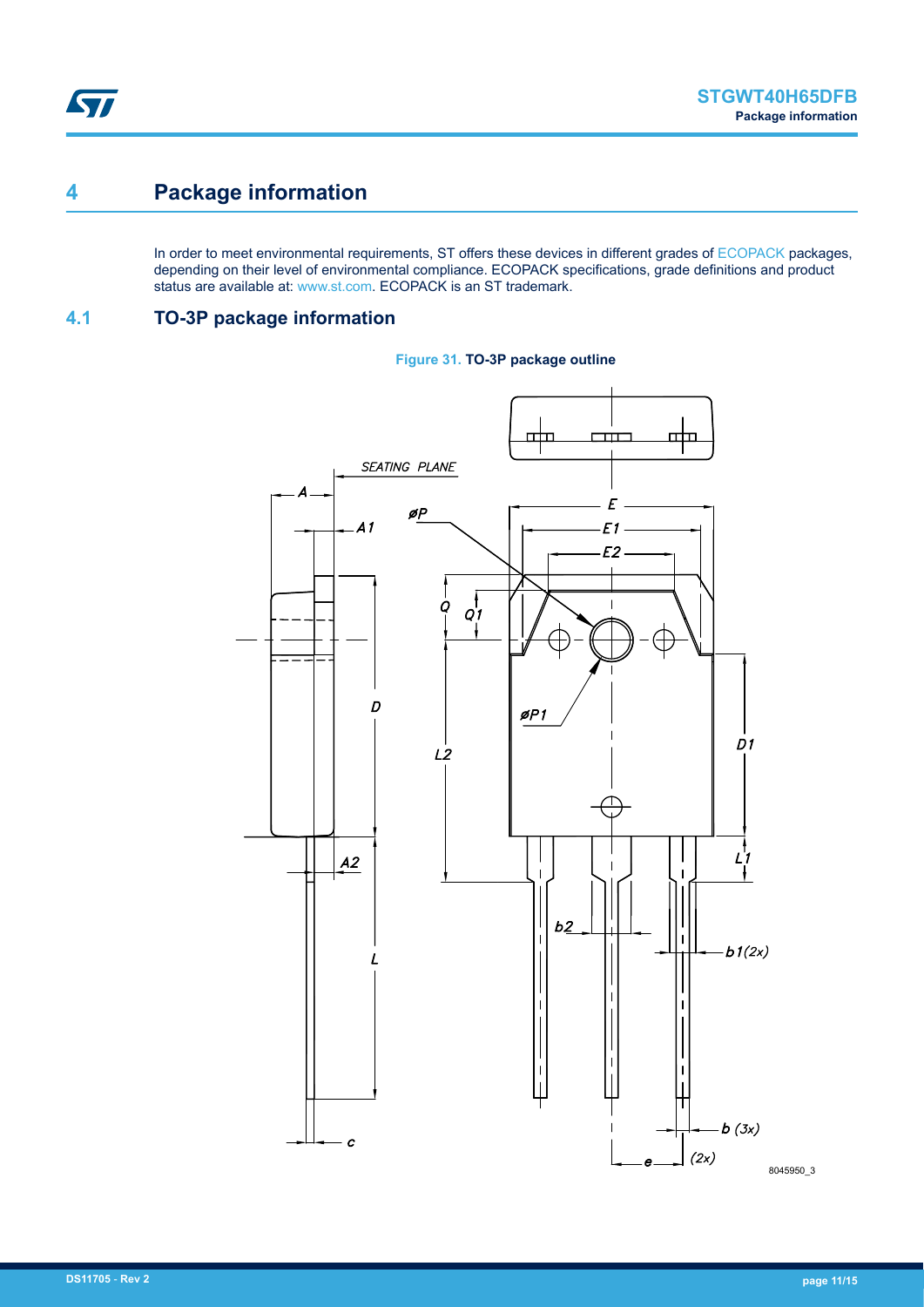| Dim.                              | mm    |       |       |  |  |
|-----------------------------------|-------|-------|-------|--|--|
|                                   | Min.  | Typ.  | Max.  |  |  |
| A                                 | 4.60  | 4.80  | 5.00  |  |  |
| A1                                | 1.45  | 1.50  | 1.65  |  |  |
| A2                                | 1.20  | 1.40  | 1.60  |  |  |
| $\mathsf b$                       | 0.80  | 1.00  | 1.20  |  |  |
| b <sub>1</sub>                    | 1.80  | 2.00  | 2.20  |  |  |
| b2                                | 2.80  | 3.00  | 3.20  |  |  |
| $\mathbf c$                       | 0.55  | 0.60  | 0.75  |  |  |
| $\mathsf D$                       | 19.70 | 19.90 | 20.10 |  |  |
| D <sub>1</sub>                    | 13.70 | 13.90 | 14.10 |  |  |
| E                                 | 15.40 | 15.60 | 15.80 |  |  |
| E <sub>1</sub>                    | 13.40 | 13.60 | 13.80 |  |  |
| E <sub>2</sub>                    | 9.40  | 9.60  | 9.90  |  |  |
| $\mathsf{e}% _{t}\left( t\right)$ | 5.15  | 5.45  | 5.75  |  |  |
| $\mathsf L$                       | 19.80 | 20.00 | 20.20 |  |  |
| L1                                | 3.30  | 3.50  | 3.70  |  |  |
| L2                                | 18.20 | 18.40 | 18.60 |  |  |
| ØP                                | 3.30  | 3.40  | 3.50  |  |  |
| ØP1                               | 3.10  | 3.20  | 3.30  |  |  |
| $\mathsf Q$                       | 4.80  | 5.00  | 5.20  |  |  |
| Q <sub>1</sub>                    | 3.60  | 3.80  | 4.00  |  |  |

#### **Table 7. TO-3P package mechanical data**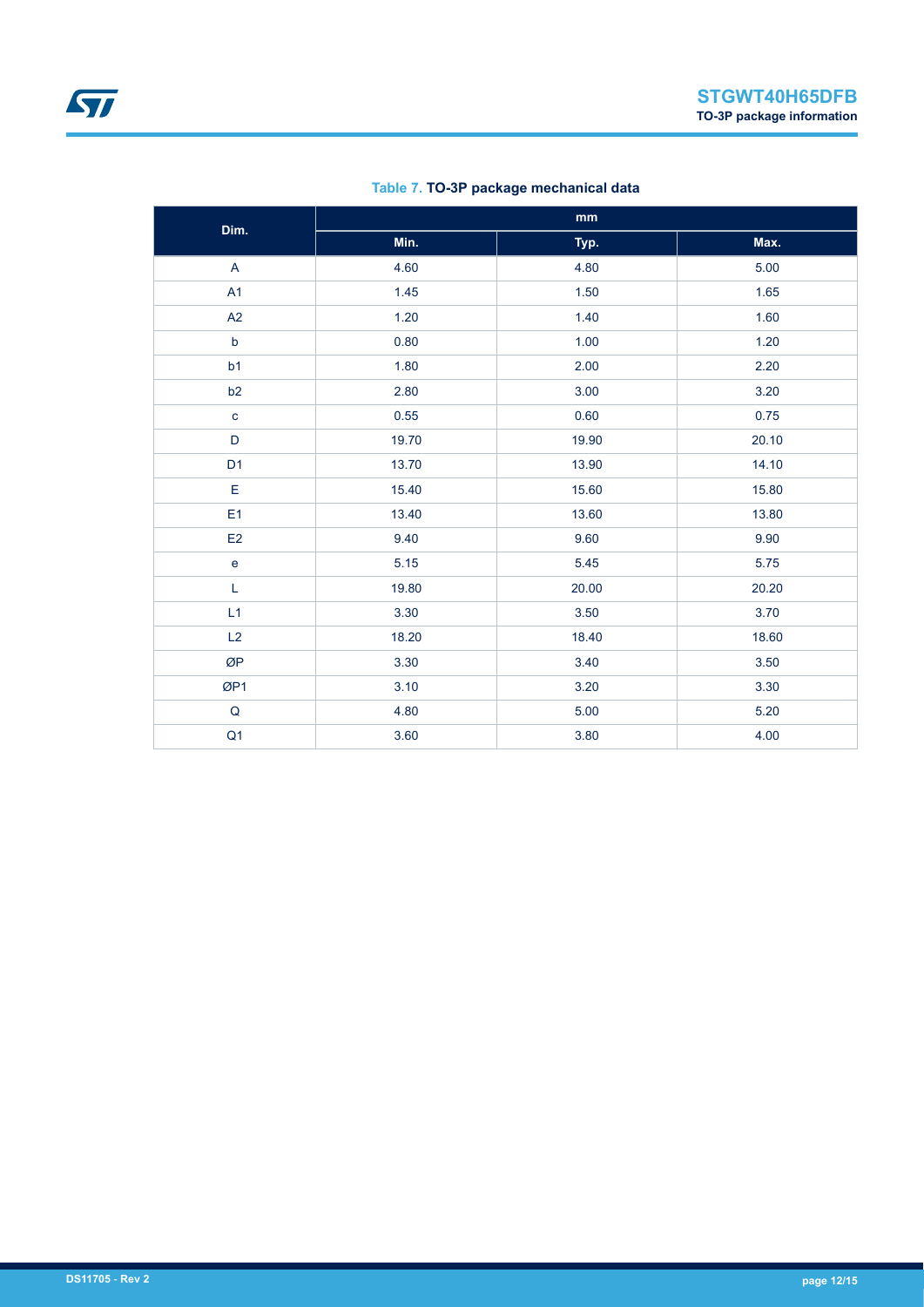## <span id="page-12-0"></span>**Revision history**

#### **Table 8. Document revision history**

| <b>Date</b> | <b>Revision</b> | <b>Changes</b>                                                                              |  |  |
|-------------|-----------------|---------------------------------------------------------------------------------------------|--|--|
| 06-Jun-2016 |                 | Initial version. Part number previously included in datasheet DocID024363.                  |  |  |
|             | 2               | Removed maturity status indication from cover page. The document status is production data. |  |  |
| 19-Jun-2019 |                 | Updated title in cover page.                                                                |  |  |
|             |                 | Updated Table 1. Absolute maximum ratings.                                                  |  |  |
|             |                 | Minor text changes.                                                                         |  |  |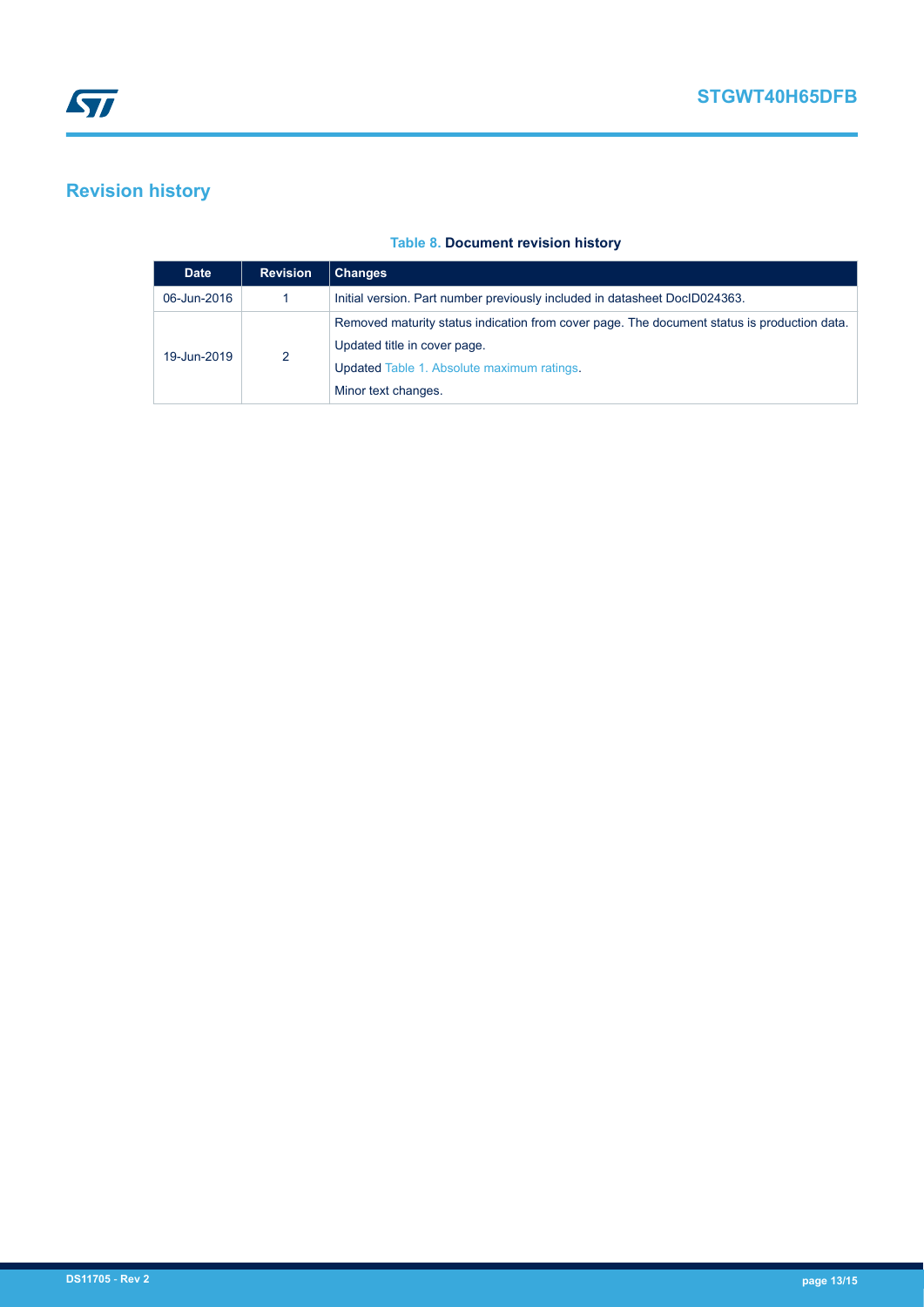

### **Contents**

| 2 <sup>7</sup> |  |  |  |  |  |  |  |
|----------------|--|--|--|--|--|--|--|
|                |  |  |  |  |  |  |  |
|                |  |  |  |  |  |  |  |
|                |  |  |  |  |  |  |  |
|                |  |  |  |  |  |  |  |
|                |  |  |  |  |  |  |  |